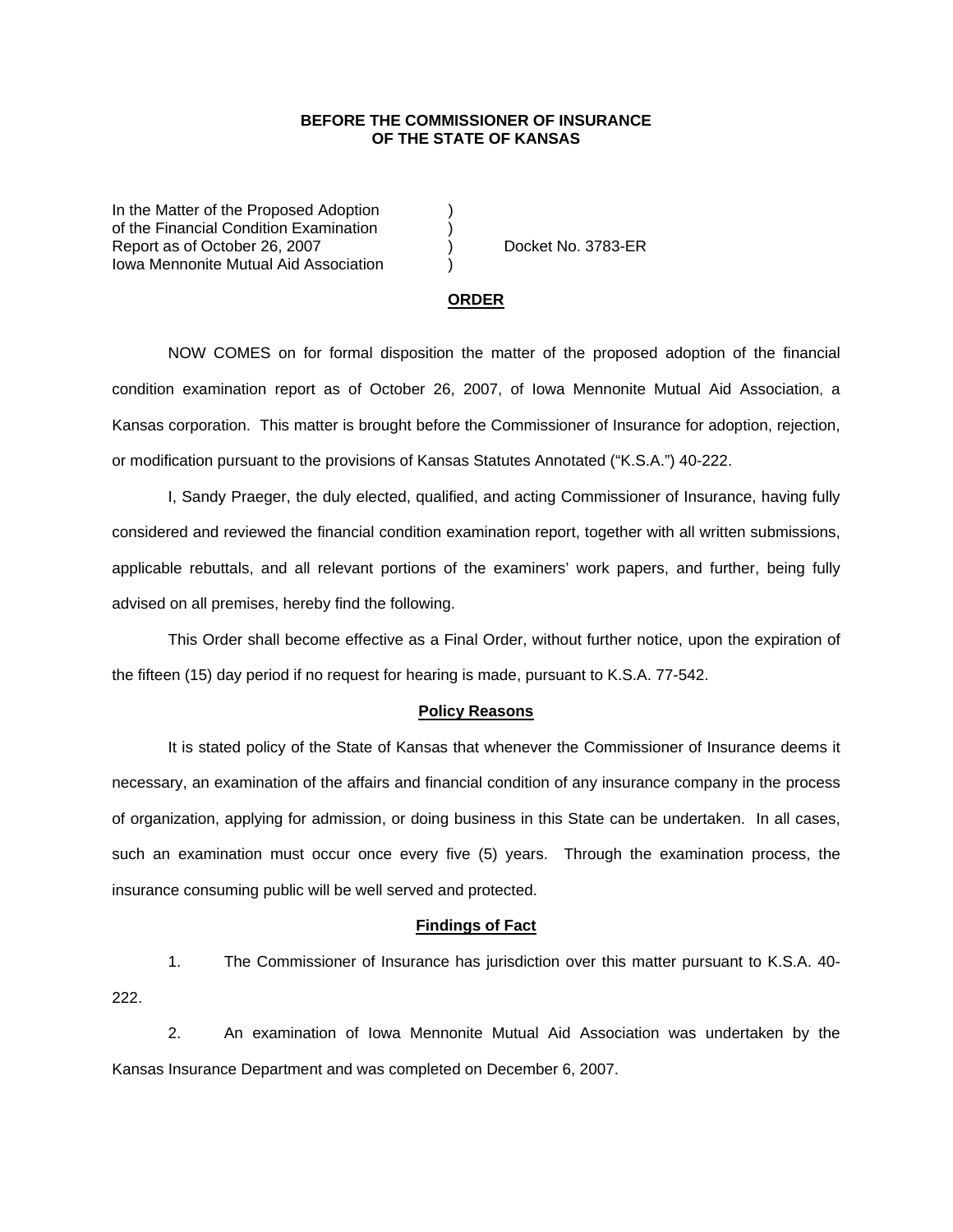3. The examiner-in-charge tendered and filed with the Kansas Insurance Department a verified written report of the examination within thirty (30) days following completion of the examination, to wit; October 26, 2007.

 4. Following receipt of the verified report, the Kansas Insurance Department transmitted the report to Iowa Mennonite Mutual Aid Association on December 6, 2007, with a duly executed notice advising the company of its opportunity to prepare and submit to the Kansas Insurance Department a written submission or rebuttal with respect to any and all matters contained in the report. Iowa Mennonite Mutual Aid Association was further advised that any written submission or rebuttal needed to be filed with the Kansas Insurance Department no later than thirty (30) days after receipt of the verified report.

 5. Iowa Mennonite Mutual Aid Association filed a written acceptance of the verified report on December 10, 2007.

6. Based upon the written submission tendered by Iowa Mennonite Mutual Aid Association, the company took no exceptions to matters contained in the verified report.

 7. Within thirty (30) days of the end of the time period allowed for written submission or rebuttal, the Commissioner of Insurance fully reviewed the report, together with all written submissions and rebuttals provided by Iowa Mennonite Mutual Aid Association. The Commissioner of Insurance further reviewed all relevant workpapers.

 8. No other written submissions or rebuttals were submitted by Iowa Mennonite Mutual Aid Association.

#### **Conclusion of Law**

9. K.S.A. 40-222(k)(2) provides:

"Within 30 days of the end of the period allowed for the receipt of written submissions or rebuttals, the commissioner shall fully consider and review the report, together with any written submissions or rebuttals and any relevant portions of the examiners workpapers and enter an order:

- (A) Adopting the examination report as filed or with modification or corrections. If the examination report reveals that the company is operating in violation of any law, regulation or prior order of the commissioner, the commissioner may order the company to take any action the commissioner considers necessary and appropriate to cure such violations; or
- (B) rejecting the examination report with directions to the examiners to reopen the examination for purposes of obtaining additional data, documentation or information, and refiling pursuant to subsection (k); or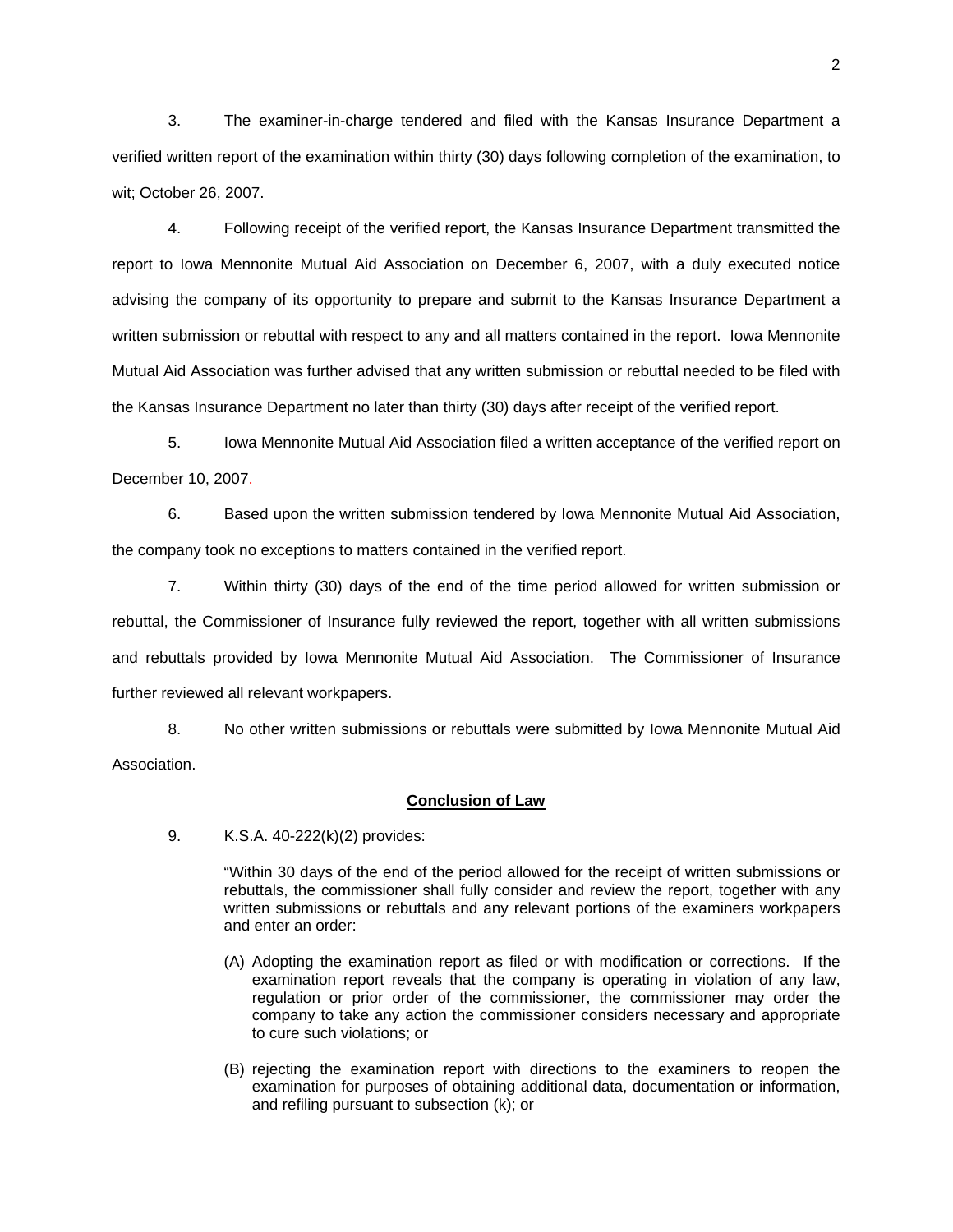- (C) call and conduct a fact-finding hearing in accordance with K.S.A. 40-281 and amendments thereto for purposes of obtaining additional documentation, data, information and testimony."
- 10. Based upon the Finding of Fact enumerated in paragraphs #1 through #8 above, the

financial condition examination report as of October 26, 2007, of Iowa Mennonite Mutual Aid Association should be adopted.

# **IT IS THEREFORE, BY THE COMMISSIONER OF INSURANCE, ORDERED THAT:**

1. The financial condition examination report as of October 26, 2007, of Iowa Mennonite

Mutual Aid Association, hereby is adopted.

2. The Commissioner of Insurance retains jurisdiction over this matter to issue any and all

further Orders deemed appropriate or to take such further action necessary to dispose of this matter.

**IT IS SO ORDERED THIS 28th DAY OF DECEMBER, 2007 IN THE CITY OF TOPEKA, COUNTY OF SHAWNEE, STATE OF KANSAS.** 



Sandy Praeger Commissioner of Insurance

 \_\_/s/ John W. Campbell\_\_\_\_\_\_\_\_\_\_\_\_\_\_\_\_\_\_\_\_\_ General Counsel